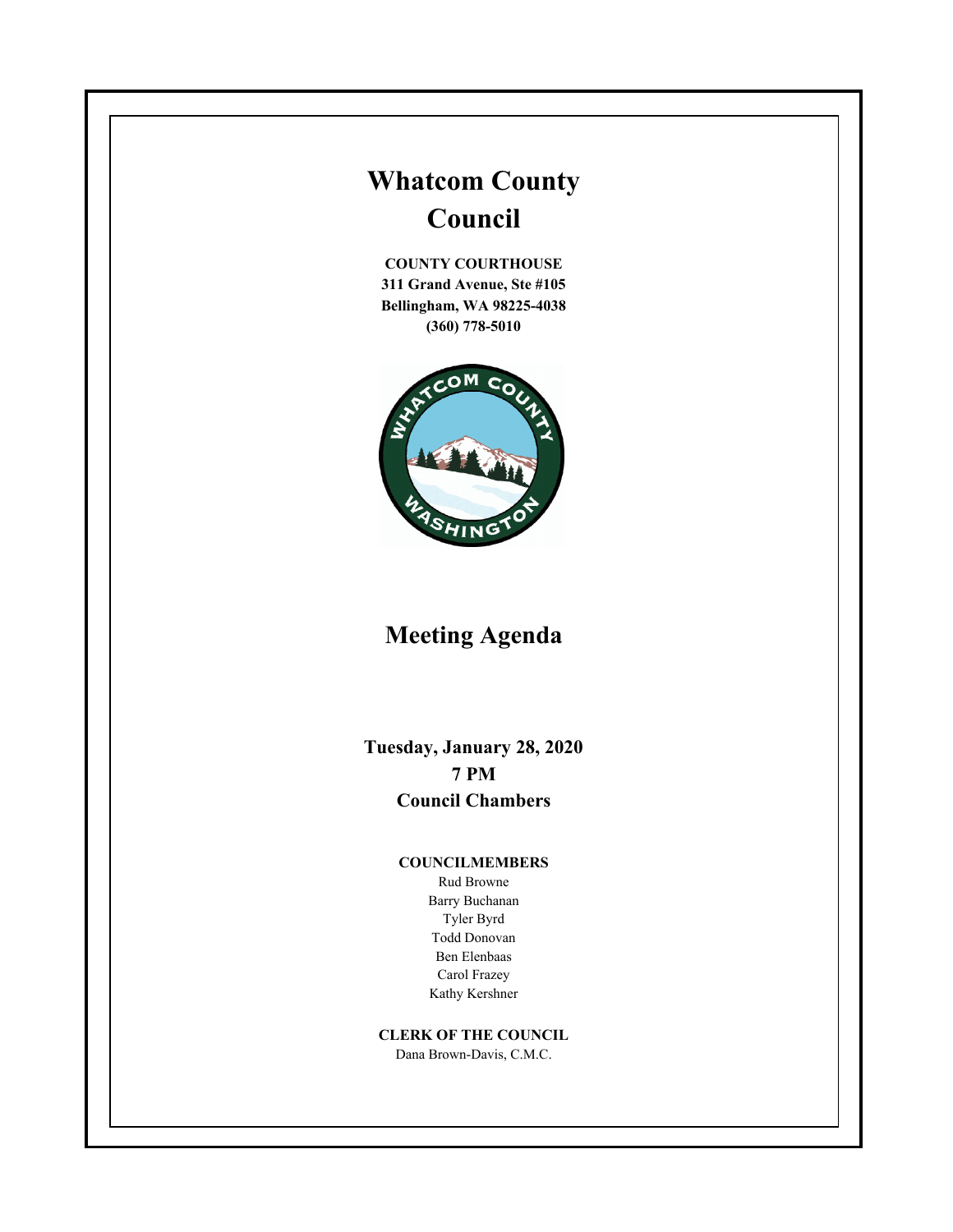## IN ACCORDANCE WITH WHATCOM COUNTY CODE SECTIONS 2.02.040 AND 2.02.060, THE FOLLOWING RULES SHALL APPLY DURING ALL COUNCIL AND COUNCIL COMMITTEE MEETINGS:

Section 2.02.040 Meetings – General rules.

…

E. All council and council committee meetings shall be conducted pursuant to The American Institute of Parliamentarians Standard Code of Parliamentary Procedure, latest edition, except when in conflict with the standing rules of the council.

L. During an open session or public hearing, audience members will be given three minutes to address the council.

M. Cell phones shall be silenced and cell phone conversations shall be prohibited within the confines of the council chambers during meetings.

N. Placards, signs, applause, or other distractions shall not be allowed in the council chambers without the consent of the council chair.

O. Any person making personal, impertinent, or slanderous remarks, or who becomes boisterous, while attending a council or council committee meeting may be requested to leave the meeting and may be forthwith, by the presiding officer, barred from further audience before the council during that meeting.

2.02.060 Meetings – Decorum of debate.

A. Any councilmember desiring to speak shall first be recognized by the chair, and shall confine his or her remarks to the specific subject under consideration or to be considered. The councilmember who has proposed a motion or the committee member who has presented a report shall be allowed the first opportunity to explain the motion or report, and usually is allowed to speak last on it. No member or small group of members shall be permitted to monopolize the discussion on a question. If a member has already spoken and other members wish to speak, they should be recognized in preference to the member who has already spoken on a question.

B. Councilmembers shall address each other as "councilmember" and the council chair shall be addressed as "chair."

C. Staff members, presenters, and the general public shall be addressed as Mr., Mrs., Ms., or by their official or honorary title.

D. When two or more councilmembers desire to speak at the same time, the chair shall name the member who shall have the floor.

E. When a councilmember is speaking, no other member shall hold discourse which may interrupt the speaker except to raise a point of order. The chair should insist that every member be attentive to the business before the assembly.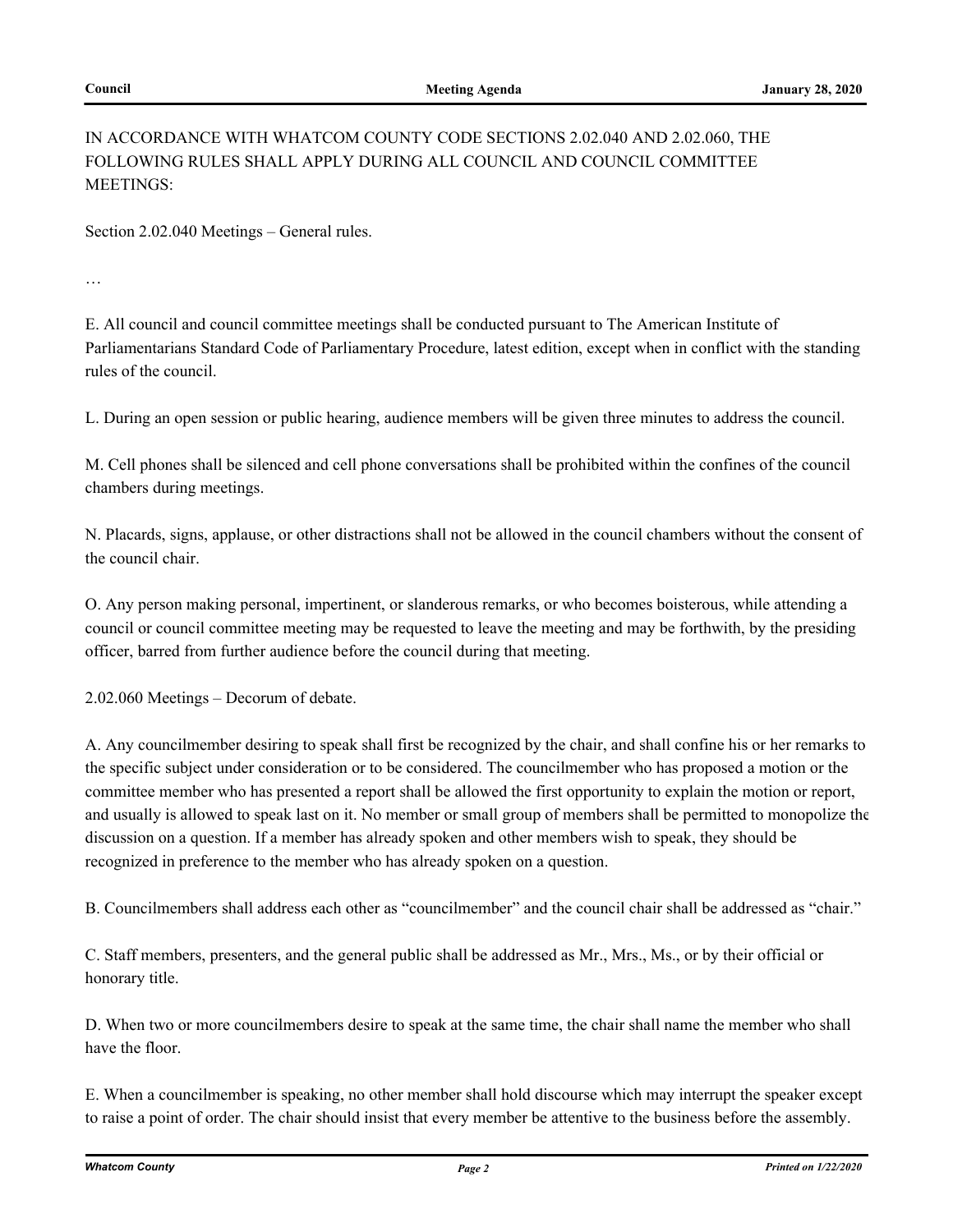F. Councilmembers shall have time to explain any motion they intend to make. All motions will begin with the words, "I move" and must receive a second prior to being put to a vote.

G. When it appears that all councilmembers who wish to speak have done so, the chair shall inquire, "Is there any further discussion?" If there is not, the question is put to a vote.

H. To bring a question to immediate vote, a councilmember may move to close debate. If more than one motion is pending, the motion to close debate should specify the pending motions to which it applies (main motion, motion to amend, etc.). The motion to close debate cannot interrupt a speaker, is not debatable, and requires an affirmative vote by two-thirds of the councilmembers in attendance. The motion to close debate should be used in moderation, as members cannot be expected to maintain interest in an organization if they are frequently denied the right to participat in its deliberations.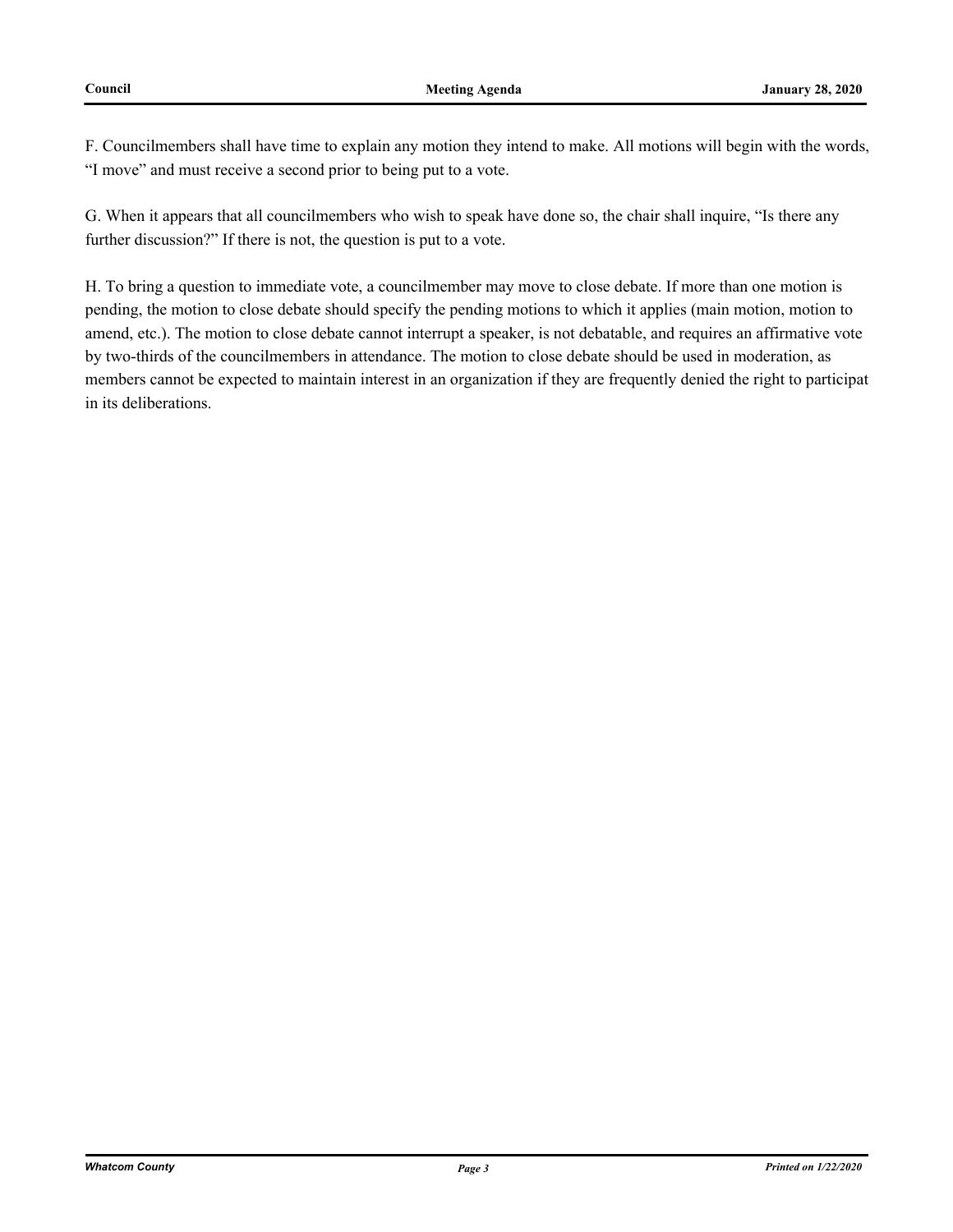## **COUNTY COUNCIL**

## **CALL TO ORDER**

## **ROLL CALL**

## **FLAG SALUTE**

## **ANNOUNCEMENTS**

**If you will be handing out paperwork to councilmembers, please give one copy to the clerk for our office files. Thank you.**

#### **MINUTES CONSENT**

| $\mathbf{1}$ . | MIN2020-017 | Special Committee of the Whole for January 14, 2020 |
|----------------|-------------|-----------------------------------------------------|
| 2.             | MIN2020-018 | Special Committee of the Whole for January 14, 2020 |
| 3.             | MIN2020-019 | Regular County Council for January 14, 2020         |

## **PUBLIC HEARINGS**

**Audience members who wish to address the council during a public hearing are asked to sign up at the back of the room before the meeting begins. The council chair will ask those who have signed up to form a line at the podium. Each speaker should state his or her name for the record and optionally include city of residence. Speakers will be given three minutes to address the council. Council staff will keep track of time limits and inform speakers when they have thirty seconds left to conclude their comments. When a large group of individuals supports the same position on an issue, we encourage the selection of one or two representatives to speak on behalf of the entire group.**

**1.** [AB2019-480](http://whatcom.legistar.com/gateway.aspx?m=l&id=/matter.aspx?key=2537) Ordinance amending Whatcom County Code Chapters 11.16 and 11.20 to protect Lake Samish shoreline properties and Lake Samish water recreation

#### **(hearing continuted from January 14)**

**2.** [AB2019-614](http://whatcom.legistar.com/gateway.aspx?m=l&id=/matter.aspx?key=2728) Ordinance amending Whatcom County Code 16.30, Lake Whatcom Stormwater Utility Funding Mechanism, changing the date for collection of Capital Facility Charges from January 1, 2020 to January 1, 2021

#### **(hearing continued from January 14)**

**3.** [AB2020-001](http://whatcom.legistar.com/gateway.aspx?m=l&id=/matter.aspx?key=2759) Resolution approving Whatcom County Parks & Recreation's proposed lease of the Ostrom Conservation Site to the Nooksack Valley School District to maintain and operate the property as an outdoor education program and public site

#### **OPEN SESSION (20 MINUTES)**

**During open session, audience members can speak to the council on any issue not scheduled for public hearing. Each speaker should state his or her name for the record and optionally include city of residence. Speakers will be given three minutes to address the council. Council staff will keep track of time limits and inform speakers when they have thirty seconds left to conclude their comments.**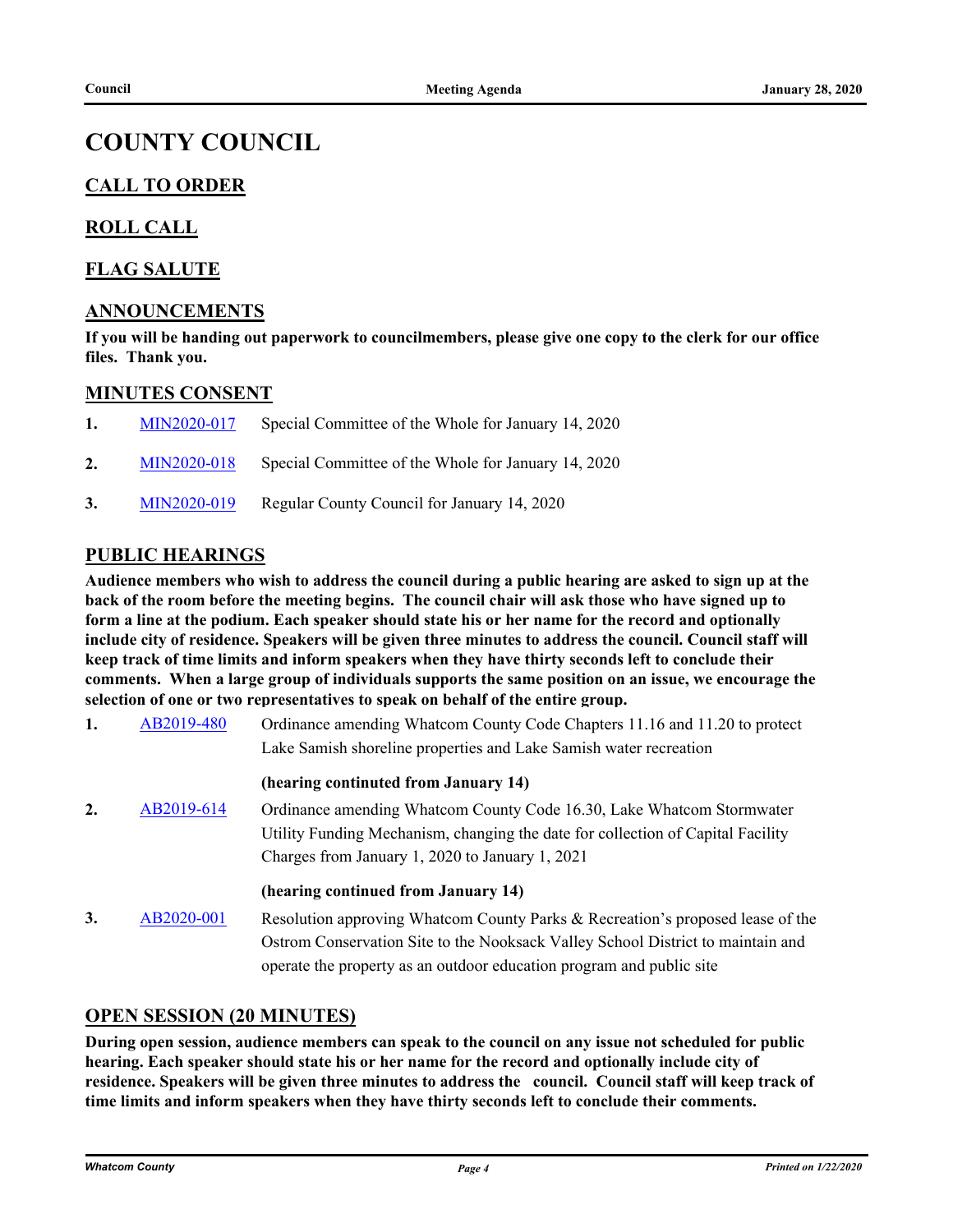## **CONSENT AGENDA**

**Items under this section of the agenda may be considered in a single motion. Councilmembers have received and studied background material on all items. Committee review has taken place on these items, as indicated. Any member of the public, administrative staff, or council may ask that an item be considered separately.**

#### **(From Council Finance and Administrative Services Committee)**

- **1.** [AB2020-039](http://whatcom.legistar.com/gateway.aspx?m=l&id=/matter.aspx?key=2798) Request approval to sign agreement with Washington State Recreation and Conservation Office Washington Wildlife and Recreation Program Farmland Preservation grant program to provide matching funds for the acquisition of an agricultural conservation easement on the McLeod property through the Purchase of Development Rights (PDR) Program
- **2.** [AB2020-040](http://whatcom.legistar.com/gateway.aspx?m=l&id=/matter.aspx?key=2799) Request approval to sign agreement with Washington State Recreation and Conservation Office Washington Wildlife and Recreation Program Farmland Preservation grant program to provide matching funds for the acquisition of an agricultural conservation easement on the Roper property through the Purchase of Development Rights (PDR) Program
- **3.** [AB2020-041](http://whatcom.legistar.com/gateway.aspx?m=l&id=/matter.aspx?key=2800) Request approval to sign agreement with Washington State Recreation and Conservation Office Washington Wildlife and Recreation Program Farmland Preservation grant program to provide matching funds for the acquisition of an agricultural conservation easement on the TeVelde property through the Purchase of Development Rights (PDR) Program
- **4.** [AB2020-043](http://whatcom.legistar.com/gateway.aspx?m=l&id=/matter.aspx?key=2802) Request authorization for the County Executive to enter into a contract between Whatcom County and Max Higbee Center to support critical construction improvements at their newly leased location, in the amount of \$100,000
- 5. [AB2020-044](http://whatcom.legistar.com/gateway.aspx?m=l&id=/matter.aspx?key=2803) Request authorization for the County Executive to enter into a contract between Whatcom County and Northwest Youth Services to support operations at the Ground Floor Day-Use Center, in the amount of \$125,000
- **6.** [AB2020-045](http://whatcom.legistar.com/gateway.aspx?m=l&id=/matter.aspx?key=2804) Request authorization for the County Executive to enter into a Collective Bargaining Agreement between Whatcom County and the Fraternal Order of Police, Matt Herzog Memorial Lodge #24 representing Whatcom County Sheriff's Office Management Group
- **7.** [AB2020-055](http://whatcom.legistar.com/gateway.aspx?m=l&id=/matter.aspx?key=2815) Request authorization for the County Executive to enter into a contract between Whatcom County and Hellmuth, Obata, and Kassabaum, Inc. (HOK) to develop a Whatcom County Public Health, Safety, and Justice Facility Needs Assessment, in the amount of \$629,694

## **OTHER ITEMS**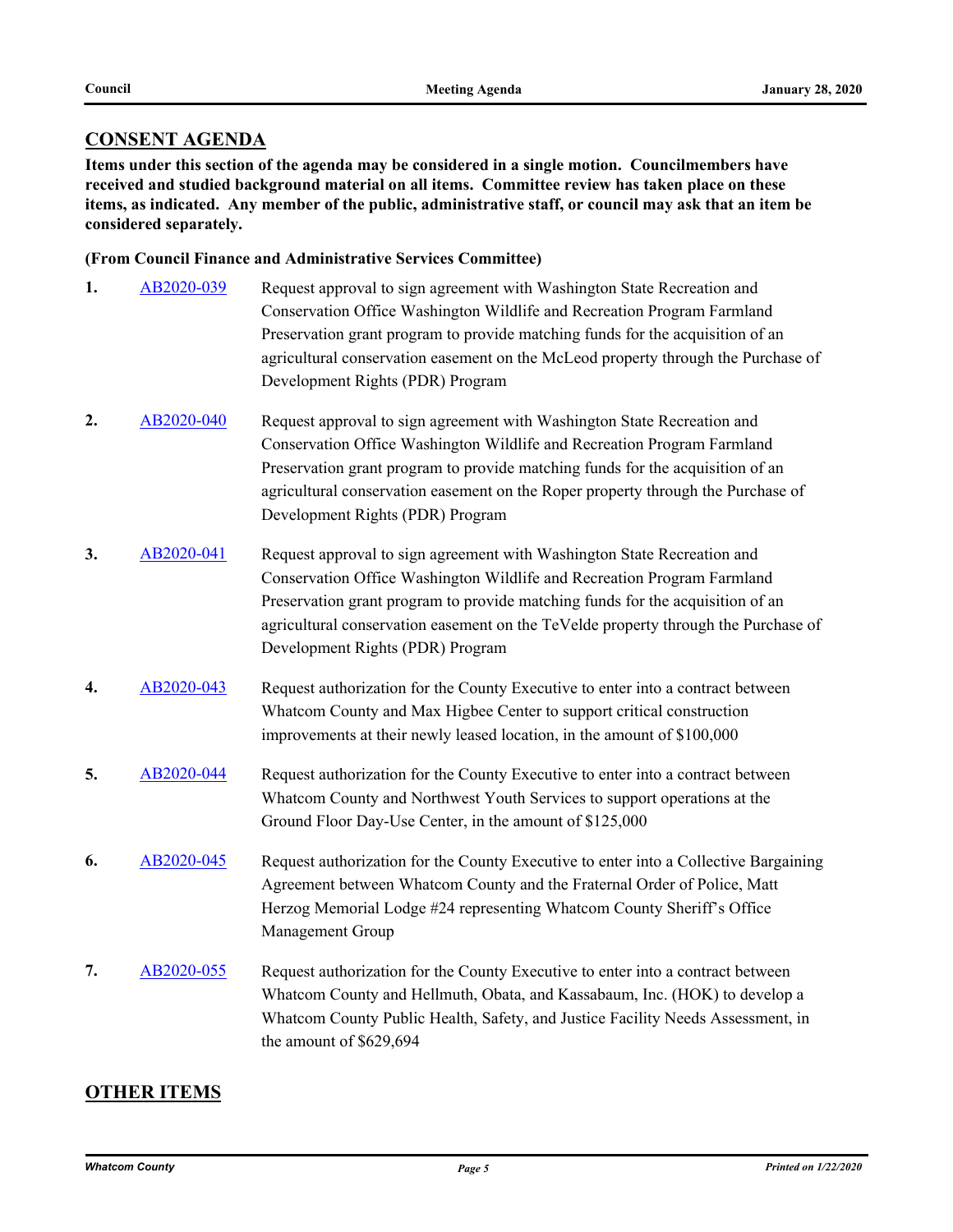#### **(From Council Finance and Administrative Services Committee)**

| 1.               | AB2020-020 | Ordinance amending the 2020 Whatcom County Budget, request no. 3, in the amount<br>of \$1,586,506                                                                                                                                                                                                        |
|------------------|------------|----------------------------------------------------------------------------------------------------------------------------------------------------------------------------------------------------------------------------------------------------------------------------------------------------------|
| 2.               | AB2020-003 | Request authorization for the County Executive to enter into an interlocal agreement<br>between Whatcom County and Skagit County for mutual assistance on minor road<br>projects with labor, equipment, or materials on a reimbursable basis for road<br>maintenance activities through January 31, 2024 |
| 3.               | AB2020-034 | Request authorization for the County Executive to enter into an interlocal agreement<br>between Whatcom County and Skagit County for Mini-Chain Services in the amount<br>of \$153,411.00                                                                                                                |
| $\overline{4}$ . | AB2020-035 | Request authorization for the County Executive to enter into an interlocal agreement<br>between Whatcom County and the City of Oak Harbor for Mini-Chain Services in<br>the amount of $$1,845.00$                                                                                                        |
| 5.               | AB2020-036 | Request authorization for the County Executive to enter into an interlocal agreement<br>between Whatcom County and the City of Marysville for Mini-Chain Services in the<br>amount of \$37,006.00                                                                                                        |
| 6.               | AB2020-050 | Request authorization for the County Executive to enter into an interlocal agreement<br>between Whatcom County and Island County for Mini-Chain Services in the amount<br>of \$4,626.00                                                                                                                  |
| 7.               | AB2020-053 | Request approval of the Economic Development Investment (EDI) Board's<br>recommendation for funding of the City of Lynden's request for a loan in the amount<br>of \$2,000,000 and a grant in the amount of \$1,000,000                                                                                  |

## **EXECUTIVE APPOINTMENTS TO BOARDS, COMMISSIONS, AND COMMITTEES**

**Per Whatcom County Code 2.03.070(B), the council must confirm or reject executive appointments within 30 days of submission to the council. County code deems the appointee confirmed if council does not take action within this time.**

**1.** [AB2020-054](http://whatcom.legistar.com/gateway.aspx?m=l&id=/matter.aspx?key=2814) Request confirmation of the Executive's new appointments and reappointments to Executive boards and committees; appointments to take effect on February 1, 2020

## **INTRODUCTION ITEMS**

**Council action will not be taken. The council may accept these items for introduction (no action) in a single motion. Changes, in terms of committee assignment for example, may be made at this time.**

**1.** [AB2020-046](http://whatcom.legistar.com/gateway.aspx?m=l&id=/matter.aspx?key=2805) Ordinance amending the 2020 Whatcom County Budget, request no. 4, in the amount of \$193,202